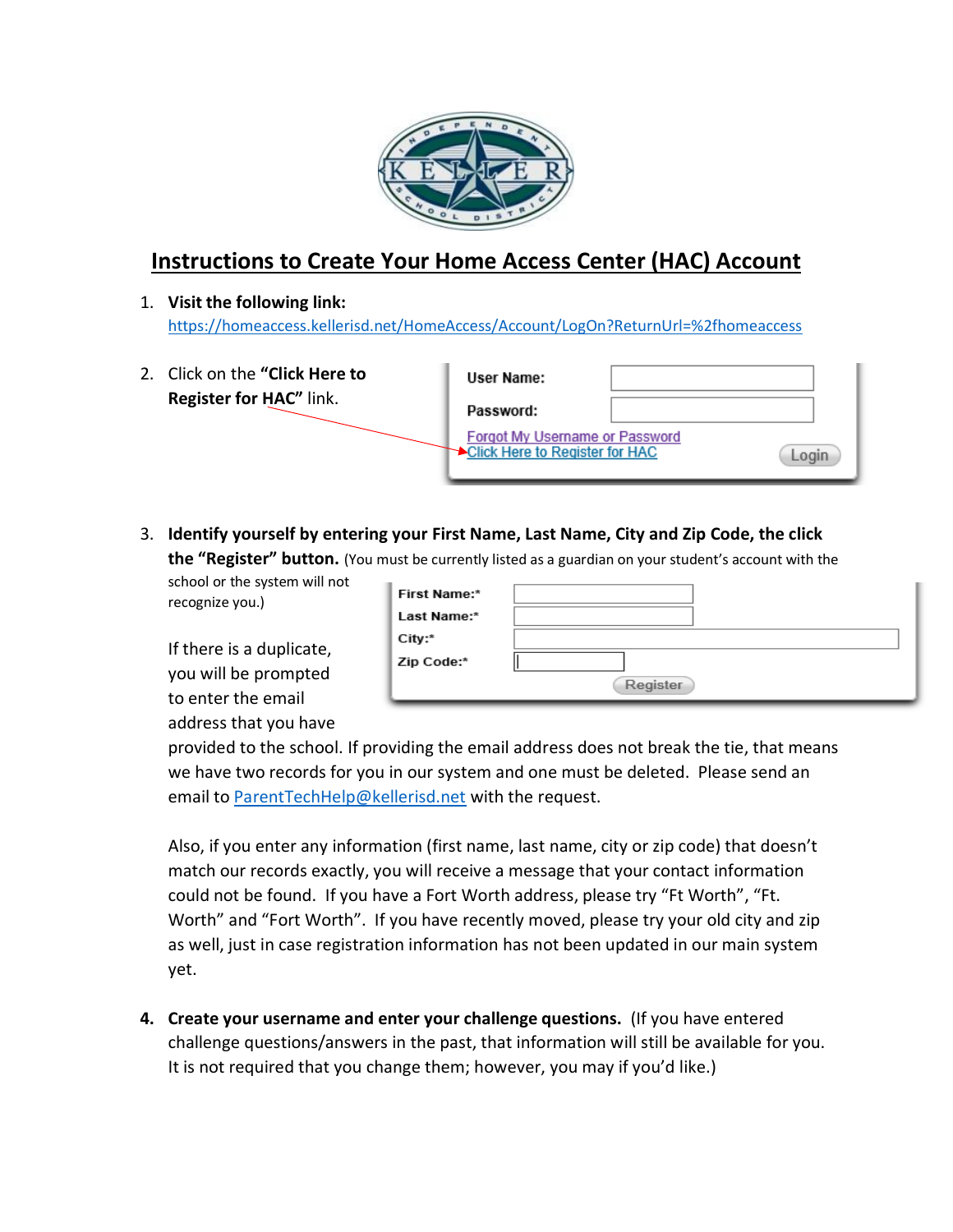- a. **Enter the Username that you'd like to use.** It does not have to be an email address.
- b. **Enter two security questions in the "Questions" column and the corresponding answers in the "Answers" column.** These questions/answers will be beneficial should you ever forget your password; therefore, please be sure they are something that you will remember.
- c. **Click the "Finish" button.** Process is not complete! Please proceed to step 5.

| <b>Home Access Center User Registration</b><br>Please enter the username you wish to use when logging in to Home Access Center. An email will be sent to the email address the district has on record for you with further instruction on creating your new Home Access Passw                                                                                                                                                                                                                                                                                                                                                                                                                                                                                                                                                                                                                                           |                |  |  |  |  |
|-------------------------------------------------------------------------------------------------------------------------------------------------------------------------------------------------------------------------------------------------------------------------------------------------------------------------------------------------------------------------------------------------------------------------------------------------------------------------------------------------------------------------------------------------------------------------------------------------------------------------------------------------------------------------------------------------------------------------------------------------------------------------------------------------------------------------------------------------------------------------------------------------------------------------|----------------|--|--|--|--|
| Username:                                                                                                                                                                                                                                                                                                                                                                                                                                                                                                                                                                                                                                                                                                                                                                                                                                                                                                               |                |  |  |  |  |
| Compose 2 challenge questions and provide appropriate answers                                                                                                                                                                                                                                                                                                                                                                                                                                                                                                                                                                                                                                                                                                                                                                                                                                                           |                |  |  |  |  |
| <b>Questions</b>                                                                                                                                                                                                                                                                                                                                                                                                                                                                                                                                                                                                                                                                                                                                                                                                                                                                                                        | <b>Answers</b> |  |  |  |  |
|                                                                                                                                                                                                                                                                                                                                                                                                                                                                                                                                                                                                                                                                                                                                                                                                                                                                                                                         |                |  |  |  |  |
|                                                                                                                                                                                                                                                                                                                                                                                                                                                                                                                                                                                                                                                                                                                                                                                                                                                                                                                         |                |  |  |  |  |
|                                                                                                                                                                                                                                                                                                                                                                                                                                                                                                                                                                                                                                                                                                                                                                                                                                                                                                                         |                |  |  |  |  |
| <b>Terms of Use</b>                                                                                                                                                                                                                                                                                                                                                                                                                                                                                                                                                                                                                                                                                                                                                                                                                                                                                                     |                |  |  |  |  |
| This service is governed by the KISD Acceptable User Policy (AUP) and agreement. Use of this site implies that you have read and agree to all the terms included in the AUP. in addition to the items listed below: --Username<br>limited to: attempt to bypass site security, sharing ID and password with unauthorized users and/or distributing information obtained from this site in such a manner as to detract from KISD's reputation and/or interfere wi<br>timeliness of the information contained within the system. Information retrieved via the web site should be regarded as unofficial and nonbinding in nature. Grades and Attendance are current to the last entry of each teach<br>to campus administration, teachers or counselors. --The district will not provide technical support for this program and will not be responsible for your inability to access this site from your home or office. |                |  |  |  |  |
| <b>Privacy Policy</b>                                                                                                                                                                                                                                                                                                                                                                                                                                                                                                                                                                                                                                                                                                                                                                                                                                                                                                   |                |  |  |  |  |
| You are being provided with access to this electronic system to allow you to view your information or your child's educational records at your convenience. The information in this system includes confidential educational r<br>we need your help. It is imperative that you keep your username and password confidential. You should always log out of the system and close the browser window when you are finished looking at information in the system. If<br>that information from others. In the unlikely event that you log into the system and find information or documentation for a child not connected to your family, immediately notify your campus administration and log out of                                                                                                                                                                                                                       |                |  |  |  |  |
| Finish.                                                                                                                                                                                                                                                                                                                                                                                                                                                                                                                                                                                                                                                                                                                                                                                                                                                                                                                 |                |  |  |  |  |

5. **Check your email.** An email will be sent to you from [No.Reply@kellerisd.net](mailto:No.Reply@kellerisd.net) with instructions to create your Home Access Center password. Click on the **"Create your Home Access Center** 

**password"** link and follow the prompts to set up your password. You will first be asked to answer one of your challenge questions. From there, you will be directed to a screen with your account and the change password option. Enter your new password as prompted (must be at least 8 characters), then click the "Continue to Home Access Center" button which will launch

| <b>From:</b> No.Reply@kellerisd.net <no.reply@kellerisd.net></no.reply@kellerisd.net> |  |  |  |  |  |  |  |
|---------------------------------------------------------------------------------------|--|--|--|--|--|--|--|
| <b>Sent:</b> Tuesday, April 24, 2018 9:46 AM                                          |  |  |  |  |  |  |  |
| To: De                                                                                |  |  |  |  |  |  |  |
| Subject: Home Access Center Registration                                              |  |  |  |  |  |  |  |
| Dear <b>Niverton</b> Do                                                               |  |  |  |  |  |  |  |
| Testing HAC                                                                           |  |  |  |  |  |  |  |
| To create your password, click the link below:                                        |  |  |  |  |  |  |  |
| Create your Home Access Center password                                               |  |  |  |  |  |  |  |
| This request was made on $4/24/2018$ 9:46:12 AM.                                      |  |  |  |  |  |  |  |

you into the Home Access Center.

Note: We have received a few reports that some parents have not received this email. In this instance, we have found that the system creates a temporary password. After checking your junk email, please try the forgot my password feature. If that doesn't work either, please send an email to ParentTechHelp@kellerisd.net for assistance.